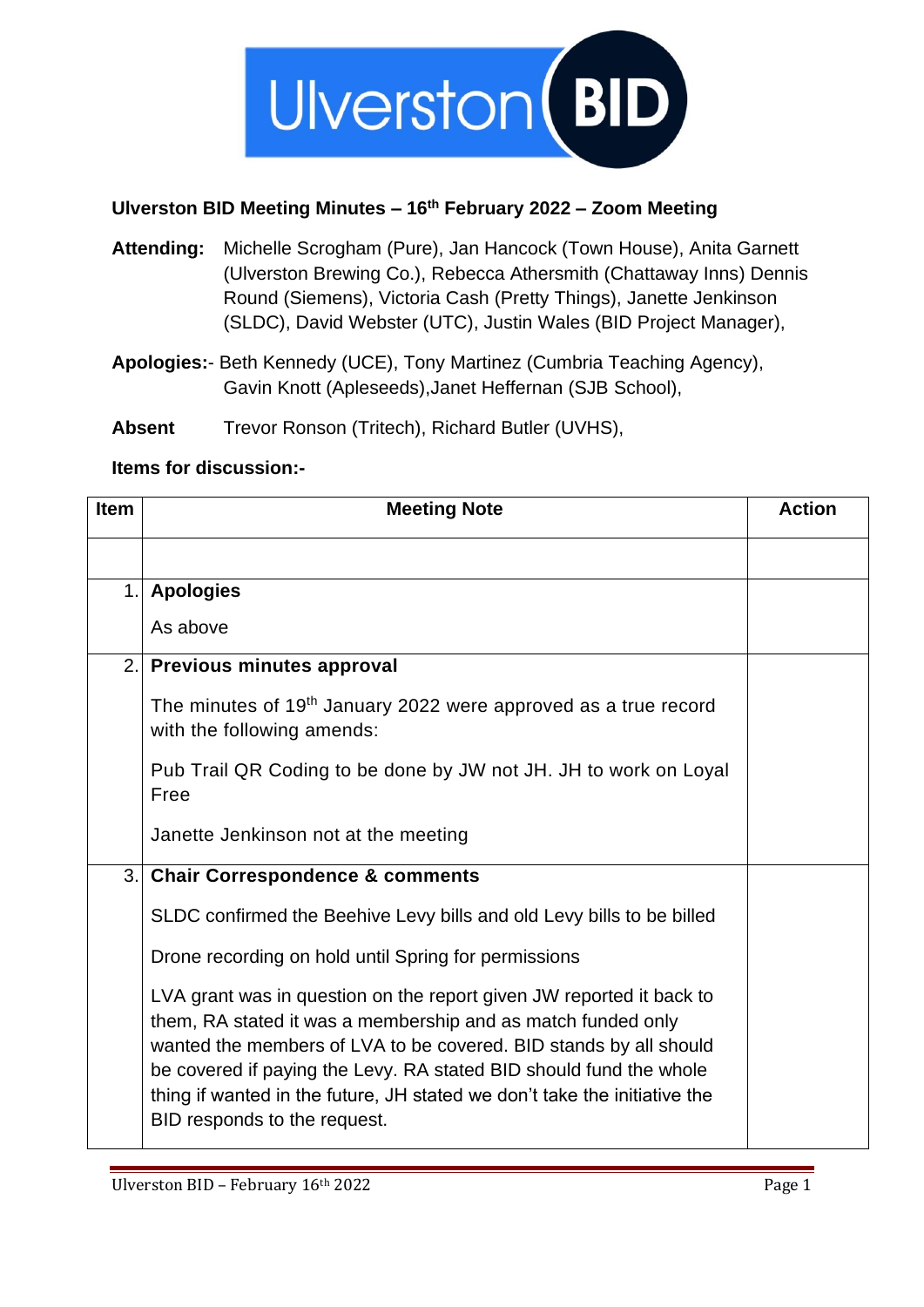|    | Evening Mail, MS gave a quote on the Bounce Back and Covid                                                                                                                                                                                                                                                                                                                                                                                                                                                                                                                                                                                                                                                                                                  |          |
|----|-------------------------------------------------------------------------------------------------------------------------------------------------------------------------------------------------------------------------------------------------------------------------------------------------------------------------------------------------------------------------------------------------------------------------------------------------------------------------------------------------------------------------------------------------------------------------------------------------------------------------------------------------------------------------------------------------------------------------------------------------------------|----------|
|    | A590 Traffic Lights, on Cumbria News about the effect of the town<br>solution is needed in future                                                                                                                                                                                                                                                                                                                                                                                                                                                                                                                                                                                                                                                           |          |
|    | Teams meeting with SLDC, MS & JW, Litter brought up, BID<br>complimented, Sue Warner to be contacted. Festival road closures<br>discussed to have one application to reduce costs and update the<br>media usage.                                                                                                                                                                                                                                                                                                                                                                                                                                                                                                                                            |          |
|    | UCE Application, Last 22k now down to 5k overall 15k, JH would like to<br>see the TC commit first, MS would support if application came into TC.<br>Presentation had been given to TC on the activities of UCE, MS much<br>more confident on activities. AG questioned the finances on the staffing<br>and questioned why they could not undertake this activity they are<br>overcommitting on the overheads with little income, JH stated that the<br>market hall is important to the town economy, JJ commented on the<br>running costs and the information from SLDC, UCE want to be self<br>sufficient not cap in hand and that is the main objective. More time<br>needed to decide and more information, UCE to attend to present at<br>next meeting. |          |
|    | Wolflands Application, RA stated that the group are benefiting and the<br>Town will not benefit, Roads are bad and resources will be taken from<br>the town by emergency services, DW stated that the access is too bad<br>for such a large event, DR stated the coastline is to precarious and<br>could cause fatalities, it is also out of the boundary of the BID.<br><b>Application Denied</b>                                                                                                                                                                                                                                                                                                                                                          |          |
|    | Ulverston Cricket Club Application, £9k from BID for a £42k project. AG<br>reluctant if it will be affected by the developments, JH confirmed that it<br>would not. MS confirmed that the application falls within the Objectives,<br>The board liked the initiative. Application Approved                                                                                                                                                                                                                                                                                                                                                                                                                                                                  |          |
| 4. | <b>Finance</b>                                                                                                                                                                                                                                                                                                                                                                                                                                                                                                                                                                                                                                                                                                                                              |          |
|    | Accounts previously circulated were accepted as a true record,<br>£140k in account £100k available and new Levy bills out next month                                                                                                                                                                                                                                                                                                                                                                                                                                                                                                                                                                                                                        |          |
| 5. | <b>UCP Advertising</b>                                                                                                                                                                                                                                                                                                                                                                                                                                                                                                                                                                                                                                                                                                                                      |          |
|    | Events brochures to be created again JW suggested that we take<br>the advertising space, UCP has approx. £8k in accounts and will<br>cover the usual £1500 for distribution, BID can take the space in the<br>brochure for £755 and the map for £525. DR Abstained, RA needs<br>copies.                                                                                                                                                                                                                                                                                                                                                                                                                                                                     | Approved |
|    |                                                                                                                                                                                                                                                                                                                                                                                                                                                                                                                                                                                                                                                                                                                                                             |          |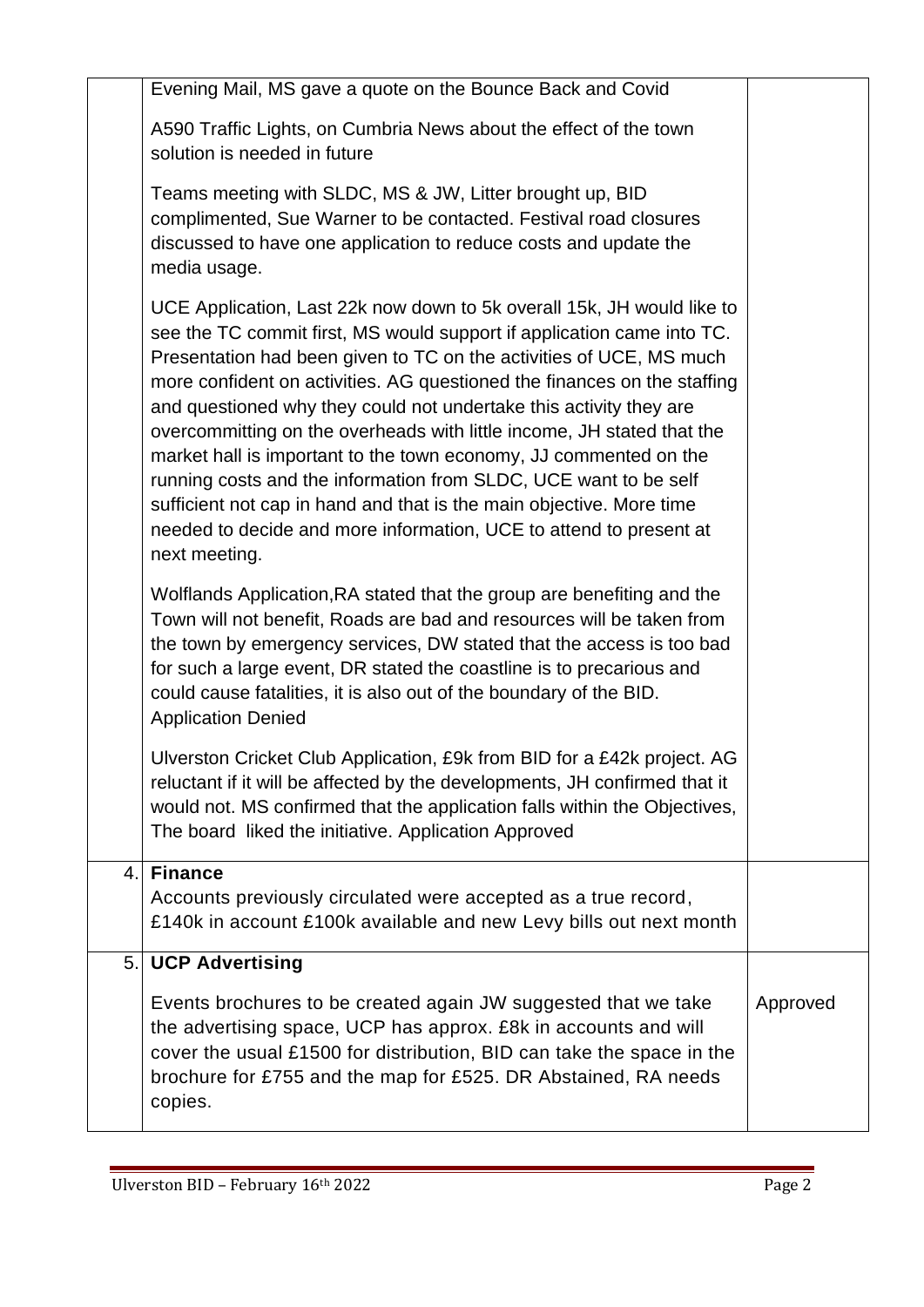| 6. | <b>Loyal Free Augmented Reality Trail</b>                                                                                                                                                                                                                                                                                                                                                                                                                                                                                                                                                               |  |
|----|---------------------------------------------------------------------------------------------------------------------------------------------------------------------------------------------------------------------------------------------------------------------------------------------------------------------------------------------------------------------------------------------------------------------------------------------------------------------------------------------------------------------------------------------------------------------------------------------------------|--|
|    | Metal Signs with the new style QR codes 16 and the Wifi 30 cost<br>£1037. Loyal free continues to grow and the listings need 5,123<br>interactions on the Trails great success on these.                                                                                                                                                                                                                                                                                                                                                                                                                |  |
| 7. | <b>Justins Report</b>                                                                                                                                                                                                                                                                                                                                                                                                                                                                                                                                                                                   |  |
|    | Pub Trail – All changes made from last feedback, £10 vouchers<br>confirmed and designed with numbers and names. LVA are fine with<br>the project, Trail to be posted to them then 7 days to respond! To<br>complete at Easter. The trail will be accessed through Choose, Loyal<br>Free and Paper.                                                                                                                                                                                                                                                                                                      |  |
|    | BID Finalised for Britain in Bloom, work needed with the Ulverston in<br>Bloom, proposal presented with the releases and confirmation and the<br>leaflet confirmed and the Logo presented. BID needs to be clearer on<br>its activities. Already committed from the Budget is 9k for trees and<br>13.5k, overall budget required is 26k, budget approved.                                                                                                                                                                                                                                               |  |
|    | First Aid Training - fully accredited total training cost for 36 delegates,<br>block of 3, £1200, after the First Aid would be Food Hygiene and<br>Manual Handling, to be advertised through social media and database<br>plus on foot, numbers to be capped to enable all in Ulverston to take<br>advantage. Approved                                                                                                                                                                                                                                                                                  |  |
|    | Footfall Data – Data received from SLDC interesting results, requested<br>data from Oct Nov 2021, 110k throughout December, the Wednesday<br>and Sunday data is high, the costs taking the project on approx. £1800.                                                                                                                                                                                                                                                                                                                                                                                    |  |
|    | SLDC Car Park Charges – Objective on the 2 hr dwell time has worked<br>however BID and TC agreed 2019 tariffs for the difference. SLDC are<br>charging actual increased footfall. Sion Thomas is leaving and we are<br>already overspent to continue chasing £27,500 already spent £7,500<br>left in budget for 8 months, joint contribution can only be £1,914 in<br>total. BID not to back shortfall to battle the differences. Renegotiation<br>should be only on 2 hrs only. JJ confirmed that they had issues with the<br>Gill carpark on the accounting. DW will bring up at the Council meeting. |  |
|    | Jubilee Plans - Bunting and Flags needed separate from BID at<br>£1500.00, Big Screen, Entertainment and Bollard Crowns, basing it<br>around the Saturday and the Sunday. Timings with slots not needed,<br>Rotary to help with the events, a Treasure map is to be created by AG<br>and shops to take part with crowns in the window AG requesting<br>support on this, total a budget of £5.5k. Approved, Plan needs to go<br>through UCE or UCP.                                                                                                                                                      |  |